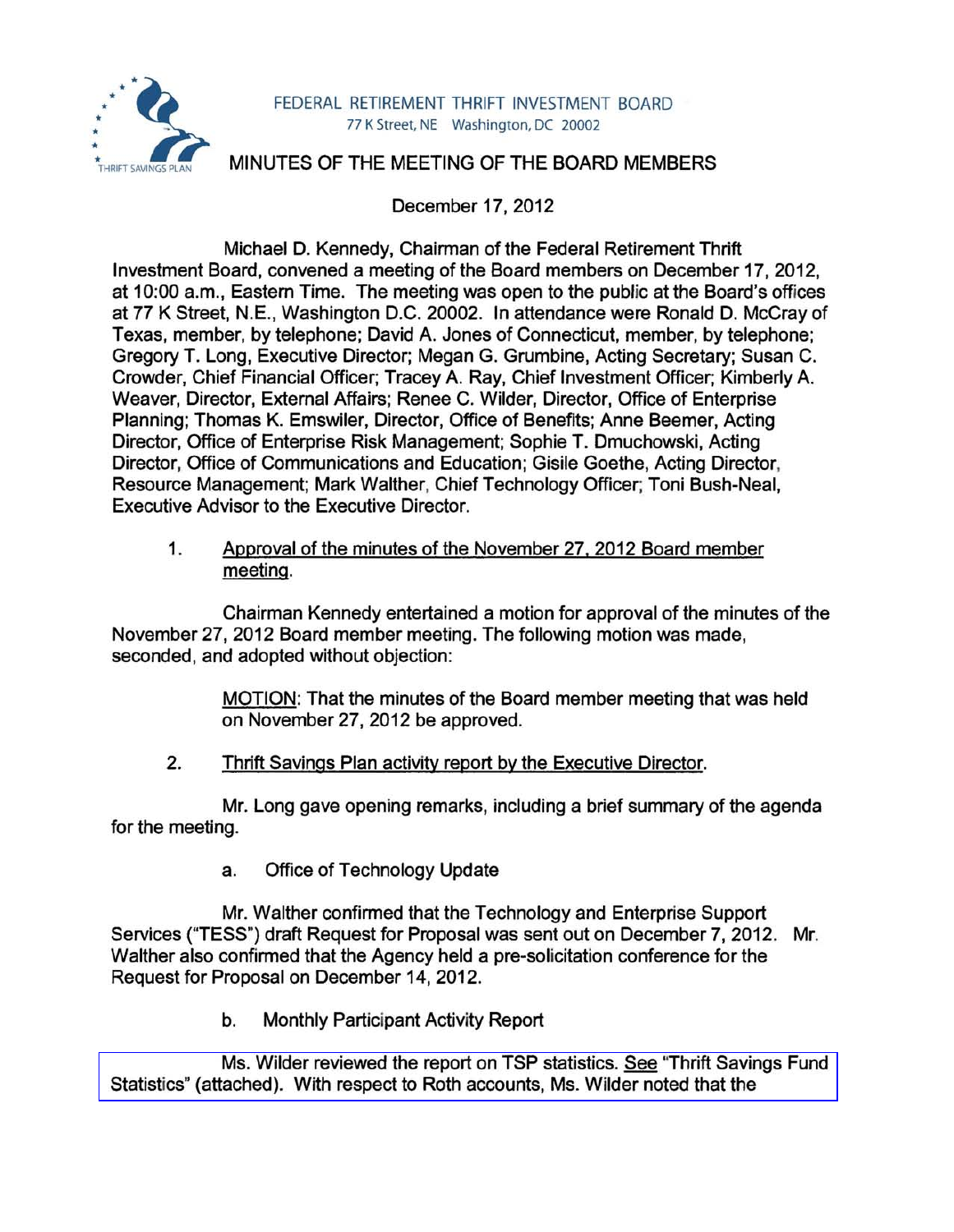participation rate continued to increase. With respect to the overall Plan, there was a slight decrease in the participation rate as many participants reached their annual contribution limit, although that rate is expected to turnaround starting in January.

c. Monthly Investment Performance Report

[Ms. Ray reviewed the fund performance memorandum, entitled](http://www.frtib.gov/pdf/minutes/MM-2012Dec-Att2.pdf)  "November 2012 Performance Review - G, F, C, S, I, and L Funds" (attached). The first page compares BlackRock Funds' performance against their underlying indices both for the month of November and the 2012 calendar year to date. For 2012, the Small Mid Cap Fund and the International Fund outperformed their underlying indices by 49 percent and 33 percent respectively.

In November, the G Fund experienced an inflow of \$1.4 billion. In December, the pending fiscal cliff hindered domestic stocks as demonstrated by the C Fund's .06 percent decline and the S Fund's .25 percent increase.

In contrast, the I Fund was up 1.99 percent in the first half of December, making it the best performing Fund in 2012 to date with an overall increase of 16.3 percent. The L Funds also increased in value during 2012.

Member McCray asked whether the Plan advises participants to monitor their allocations, particularly related to allocations within the L Funds. Mr. Long stated that the Agency does advise participants to check-in and reassess their allocations with respect to every Fund.

d. Legislative Report

Ms. Weaver reported that Congress is working on developing a package resolving the fiscal cliff and that any package could address the IRS tax levy issue. Ms. Weaver also reported that 24,000 U.S. Postal Service employees accepted an early retirement package and that this activity could increase the level of post-separation withdrawals in January and February. Mr. Emswiler stated that the Office of Benefits was prepared for any increased activity.

Member McCray asked if the separated Postal employees – and separated employees in general – often withdraw their TSP funds and if the Agency advises separated employees of their options with respect to their TSP funds.

Mr. Long and Ms. Dmuchowski stated that the Plan educates participants through annual correspondence as well as the Plan's Highlights Newsletter. Ms. Dmuchowski stated that the next Highlights Newsletter will touch briefly on separated employees.